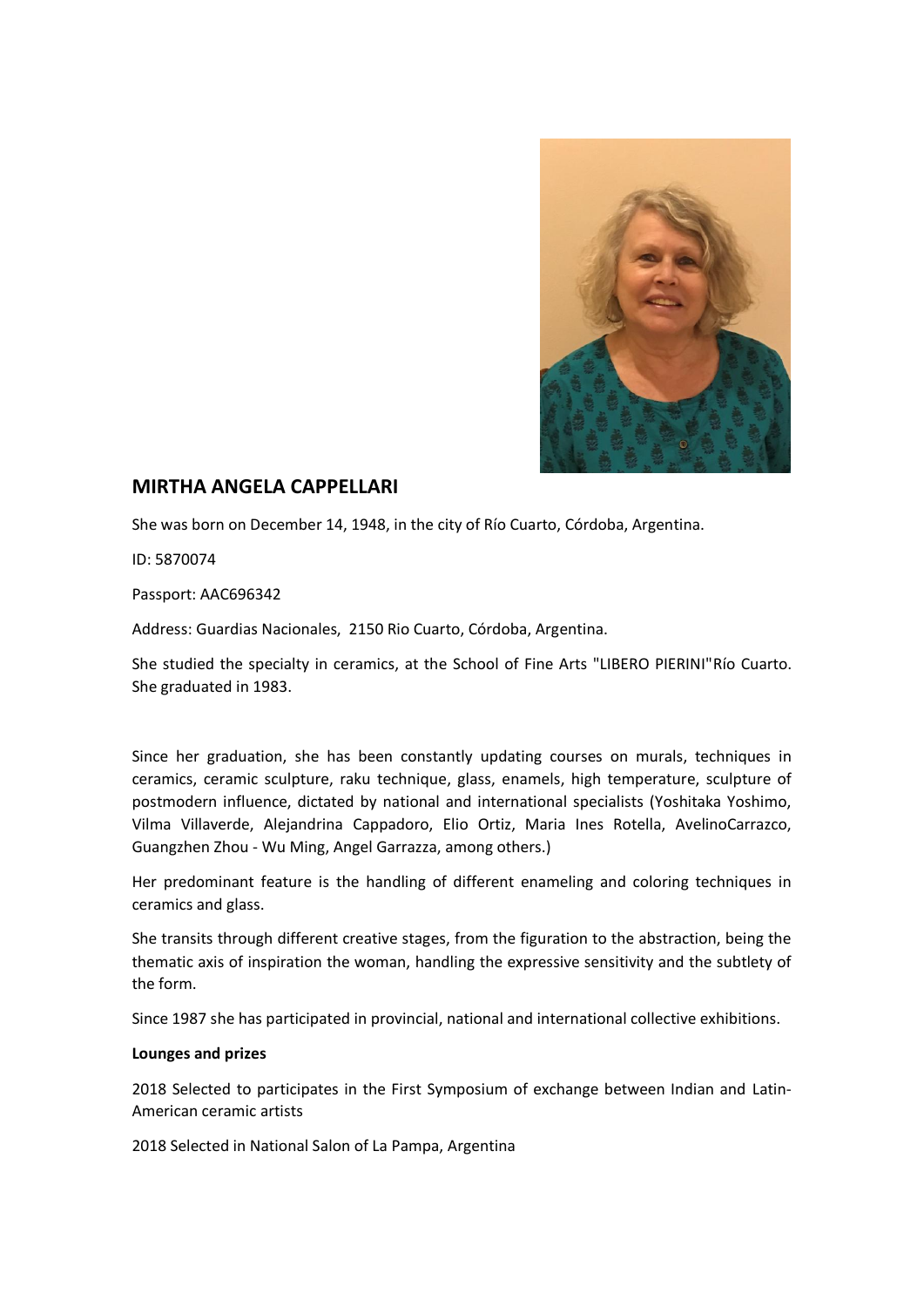2017 Selected to participates in The Fourth International exchange of ceramic art of Hong Guang Zi Qi, China.

2017 Invited to work in The first festival international of pottery in La Pampa, Argentina.

2017 Selected to participates in the New Museum of Ceramic Yingee, Taipei, Taiwan**.**

2016 Selected to participates and work in the 12 Symposium international of ceramic in the Institute of Avellaneda, Buenos Aires.

2016 Third price Salon of Teapot, University Obera, Misiones.

2015 XXVII Salon of Small format Argentine Center of Ceramic Art.

2015 The 3º Art and Culture Festival of Glorious and Auspicious Zisha – Stoneware Glorious Light and Auspicious Air.

2013 Exhibition of her works in Sampacho, declared "MUNICIPAL AND CULTURAL INTERESTS THE INDIVIDUAL EXHIBITION OF SCULPTURES" commemorating the 138th anniversary of said town.

2013 Grand Prix of Honor Center of Ceramic Art, Buenos Aires.

2013 Second prize Municipal Salón de Avellaneda, Buenos Aires.

2013 Mention of honor at the Museum of the Americas in Miami, USA.

2012 Mention / Sculpture Hall of Art Figurative art gallery "Miter" Buenos Aires.

2012 First Mention in the Hall of Ceramics Palais de Glace, Buenos Aires.

2012 Third Prize in Sculpture in Santa Rosa de la Pampa.

2010: Special mention of the ceramic jury of La Pampa.

2010: 2nd Annual Salon of the Ceramic Art Center, Buenos Aires.

2009 Selected at Ulsan International Onggi Competition, Korea.

1st Prize Ceramic Sculpture in the First Provincial Hall of Ceramic Art, Córdoba, Argentina (work "SilentesEncantadas").

1st Prize, Professional Sculpture, Municipality of Rio Cuarto and Centro Empresario Comercial, Industrial y de Servicios de Río Cuarto. (Work "Between Heaven and Earth).

2009 Participates in Macsabal symposiums in Zibo City, China where she also participates in the Shinan Fair.

Participates in the meeting of the Muscale of murals in Korea.

2008 participation in China, in Fuping City, Xian Province,

2007 9th Jingdezhen China International Ceramic Fair where work is done at the International Ceramic Work (shop in the artist's villa of Garden Xindu China.)

2005 Selected National Salon of Visual Arts, Palais De Glace, Buenos Aires

2004 Selected National Salon of Visual Arts, Palais De Glace, Buenos Aires.